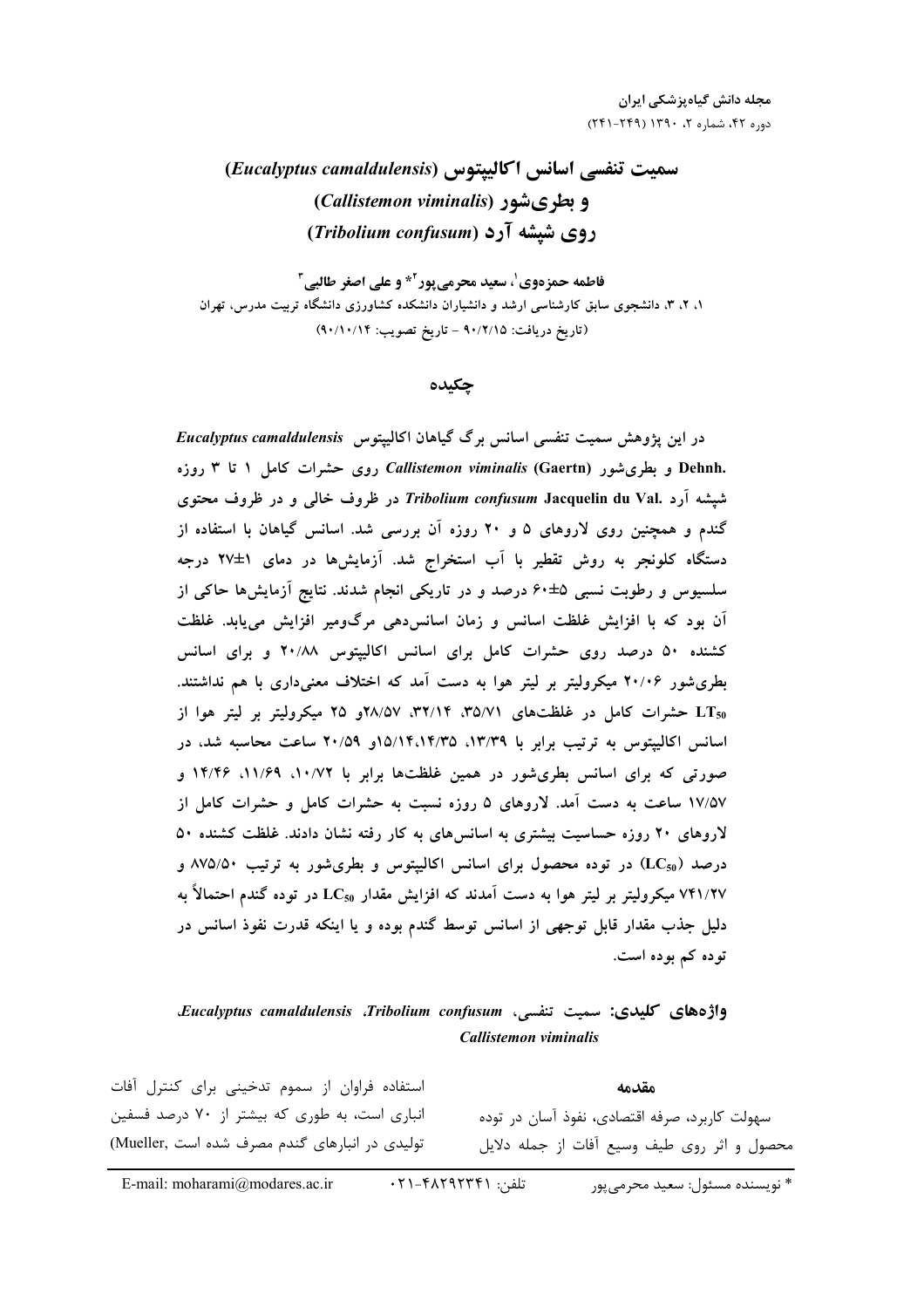متعدد از جمله استفاده از چوب، کاربرد زینتی، جذب زنبورعسل و تولید روغنهای فرار به صورت انبوه در ایران کشت می شوند. پس با فراهم بودن منبع گیاهی فراوان، ارزان و در دسترس جنگلهای اکالیپتوس و بطریشور استفاده از پتانسیل حشرهکشی این گیاهان امکان پذیر بوده و از نظر اقتصادی توجیهپذیر خواهد بود. اسانس این گیاهان از هزاران سال قبل به عنوان قارچ کش، باکتری کش و ضدعفونی کننده در طبیعت شناخته شده و در صنعت و داروسازی نیز مصارف متعددی دارد. با توجه با این که اسانسها در طبیعت زودتر تجزیه میشوند و سمیت کمتری برای انسان و سایر پستانداران دارند پس اثرات مخرب کمتری نسبت به سموم شیمیایی در محیط زیست بر جای میگذارند .(Isman)  $.2000)$ 

هدف از این تحقیق بررسی سمیت تنفسی اسانس برگ گیاهان اکالیپتوس و بطریشور روی شپشه آرد 7. confusum میباشد که علاوه بر انجام آن به روش متداول (ظروف خالي) در ظروف محتوي گندم هم انجام شد. بنابراین در تحقیق حاضر بررسی اثرات حشرهکشی اسانسها در توده طبیعی محصول مورد توجه قرار گرفته است.

### مواد و روشها

### جمع آوري گياه

در اواسط شهریور ۱۳۸۸ برگ اکالیپتوس ۲-۱ Eucalyptus camaldulensis Dehnh. ساله از منطقه سیستان واقع در چاه نیمه و برگ بطریشور Callistemon viminalis (Gaertn) از شهرک نمک آبرود استان مازندران در مرحله گلدهی جمعآوری شد. سپس در شرایط سایه با تهویه مناسب خشک شده و در پاکتهای کاغذی بستهبندی و در مکانی تاریک نگهداری شدند و گونه آنها با کمک متخصص گیاهشناسی شناسایی گردید.

## پرورش حشرات

شپشه آرد T. confusum روی آرد گندم مخلوط با مخمر به نسبت ۱۰ به ۱ در شرایط دمایی ۱±۲۷ درجه سلسیوس و رطوبت نسبی ۵±۶۰ درصد و تاریکی در

(1990. استفاده از متيل برومايد و فسفين به دليل خطرات جبراننایذیری که برای انسان و محیط زیست دارند محدود شده است. متيل برومايد باعث تخريب لايه اوزون مى شود كه طبق برنامه ريزى نهمين تفاهمنامه ۱۹۹۷ در کشورهای پیشرفته از سال ۲۰۰۵ متوقف شده و در کشورهای در حال توسعه تا سال ۲۰۱۵ مصرف این گاز سمی باید متوقف شود (Haque et al., 2000). با كاهش اثر بخشى فسفين به دليل بروز مقاومت حشرات، استفاده از آن هم محدود خواهد شد (Meaklim, 1998). با افزایش شواهد در مورد اثرات زیانآور آفتکشها برای سلامت محیط زیست، لزوم استفاده از روشهای ایمن و کم خطر در مدیریت آفات آشکار میشود. .Field) استفاده از (2000) Weave & Subramanyam (1999) مواد معطر گیاهی در انبارهای گندم را برای کنترل آفات انباری پیشنهاد کردند. منوترپنهای فرار یا اسانسهای گیاهی استراتژی مهم دفاعی گیاهان در مقابل گیاه خوارها، حشرات آفت و پاتوژنهای قارچی هستند (Langenheim, 1994). نتايج تحقيقات صورت گرفته مؤيد اين مطلب است كه اسانسها وتركيبات آنها با داشتن خواص حشره کشی، دورکنندگی و ضدتغذیهای می توانند به عنوان جایگزین و یا مکمل حشره کشهای شیمیایی جهت حفاظت محصولات کشاورزی و انباری از جمله غلات در آینده نزدیک به کار روند Shayya et) Negahban & al., 1991; Singh et al., 1989) Moharramipour (2007) سميت تنفسى اسانس سه گونه اکالیپتوس را روی شپشه آرد *Tribolium* Sahaf et al. بررسی کردهاند. Sahaf et al. بررسی کرده (2007) سميت تنفسى گياه زنيان را عليه (2004) Lee et al. مطالعه كردند. Lee et al. مطالعه كردند. سمیت تنفسی چندین گونه از خانواده Myrtaceae را در توده گندم تعیین کرده اند. اما با این وجود تا کنون گزارشی از خواص حشره کشی اسانس گیاهان مورد مطالعه در این تحقیق روی شپشه آرد Jacquelin du .*Tribolium confusum* Val در دست نمی باشد.

درخت اکالیپتوس و بطریشور از خانواده Myrtaceae وبومی استرالیا هستند که برگهای آنها سرشار از غدههای حاوی اسانس است و به علت مصارف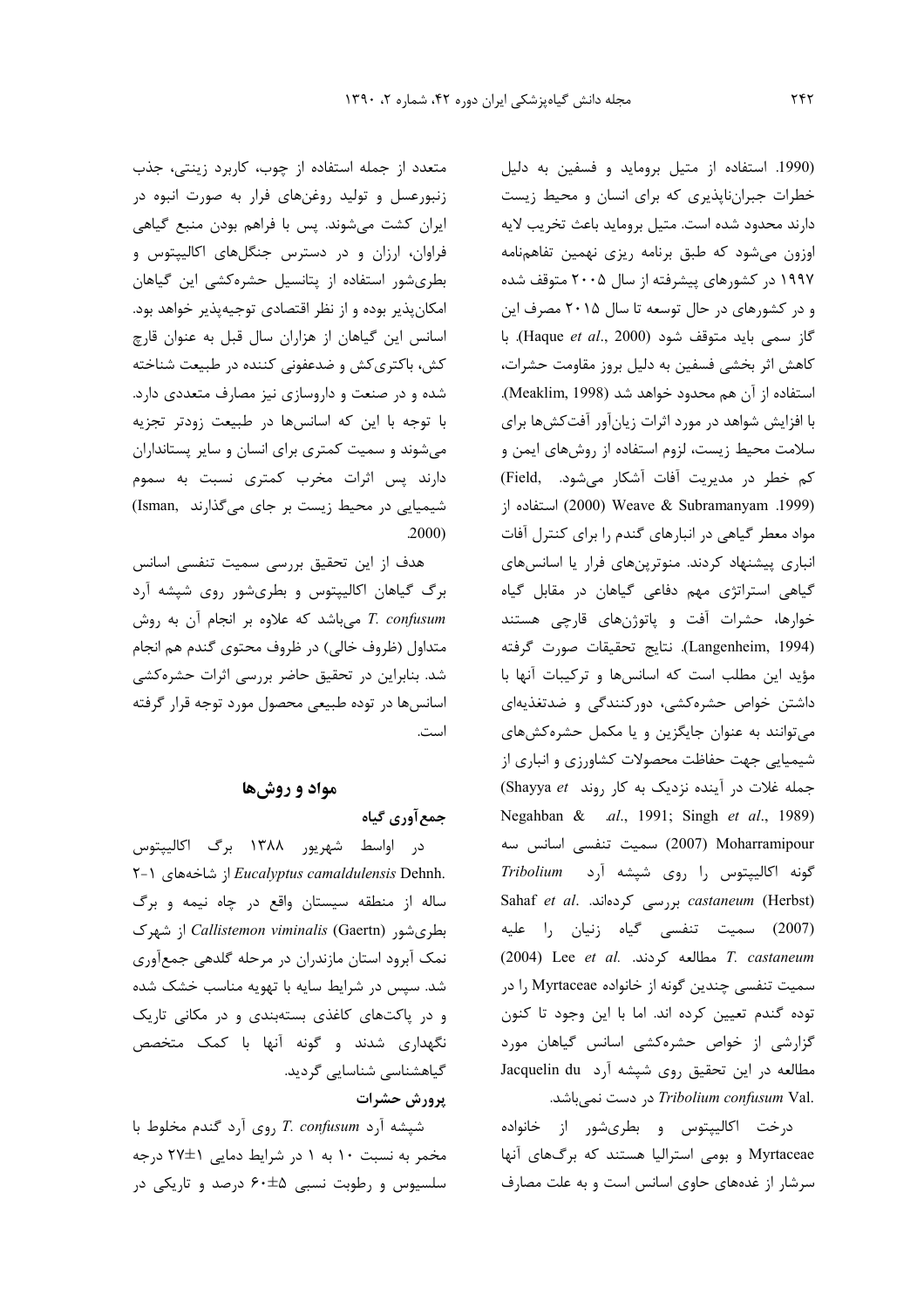دستگاه ژرمیناتور Binder 240 liter یرورش داده شدند. بعد از غنی شدن کلنی از لارو و شفیره، حشرات کامل از درون ظروف پرورش جمعآوری شده و حشرات کامل ظاهر شده با طول عمر ۱ تا ۳ روز برای آزمایش استفاده شدند.

## استخراج اسانس

جهت تهيه اسانس هر بار۵۰ گرم نمونه برگ خرد شده همراه با ۶۰۰ میلی لیتر آب مقطر به درون بالن ریخته شد و با کمک دستگاه اسانس گیر شیشهای Clevenger در دمای ۱۰۰ درجه سلسیوس به مدت ۴ ساعت اسانس گیری شد. اسانس به دست آمده توسط سولفات سدیم آبگیری شد و تا زمان استفاده در میکروتیوبهایی به حجم ۲ میلی لیتر که با فویل آلومنیومی پوشیده شده بود، در یخچال نگهداری گردید. آزمونهای زیست سنجی

### تعیین غلظت کشنده ۵۰ درصد روی حشرات کامل

به منظور تعیین سمیت تنفسی روی حشرات کامل بر اساس روش .Robertson et al ابتدا طی آزمایشهای مقدماتی غلظتهای مؤثر اسانس برای مرگومیر ۲۰ تا ۸۰ درصد حشرات تیمار شده به دست آمد. آزمونها در ظروف شیشهای با حجم ۲۸۰ میلی لیتر انجام شد. ١٠ حشره هم سن در هر شيشه رهاسازى شد. غلظتهای ۱۴/۲۸، ۱۶/۰۷، ۱۷/۸۵، ۱۹/۶۴، ۲۱/۴۲، ۲۳/۲۱، ۲۵ و ۲۸/۵۷ میکرولیتر بر لیتر هوا از اسانس اکالیپتوس و غلظتهای ۱۴/۲۸، ۱۶/۰۷، ۱۷/۸۵، ٢١/١۴٢، ٢۵، ٢٨/٥٧ ميكروليتر بر ليتر هوا از اسانس بطریشور با فواصل لگاریتمی از بین غلظتهایی که موجب مرگومیر ۲۰ تا ۸۰ درصد حشرات مورد آزمایش شدند انتخاب گردید و با کمک سمپلر روی کاغذ صافی که در درپوش شیشهها تعبیه شده بود ریخته شدند. بلافاصله در شیشهها بسته شده و اطراف محل قرار گیری درپوش را با نوار پارا فیلم پوشانده تا از خروج اسانس به بیرون جلوگیری شود. پس از ۲۴ ساعت اسانس دهی تعداد حشرات مرده شمارش شدند. در این آزمایش ها حشراتی که قادر به حرکت سر، پا، شاخک و شکم نبودند مرده تلقی شدند. این آزمایش در ۵ تکرار همراه با شاهد انجام شد.

### بررسی سرعت مرگومیر حشرات کامل

با توجه به این که برای کنترل حشرات از غلظتهای بالا استفاده میشود، چهار غلظت ۲۵، ۲۸، ۳۲ و ۳۵ میکرولیتر بر لیتر هوا بالاتر از LC50 انتخاب شده و برای مطالعه سرعت مرگ ومیر به کار رفتند. در ابتدا زمانهایی را که پس از گذشت آن ۲۰ تا ۸۰ درصد حشرات مورد مطالعه تلف می شدند مشخص کرده و سیس در این فاصله زمانی حد اقل ۵ زمان انتخاب شد. مطابق آزمایش قبلی ۱۰ حشره ۱ تا ۳ روزه در شیشههای ۲۸۰ میلی لیتری قرار داده شد. غلظتهای ذکر شده روی کاغذ صافی که در درپوش شیشهها تعبیه شده بود به کار رفت. برای جلوگیری از خروج اسانس دور درپوش شیشهها نوار پارافیلم کشیده شد. این آزمایش به طور مستقل در ۵ تکرار همراه با شاهد انجام شد. به این معنی که برای هر زمان آزمایش جداگانهای انجام شد که پس از گذشت زمان مورد مطالعه در شیشهها باز شده و حشرات مرده در زیر استریومیکروسکوپ شمارش شدند. حشراتی که قادر به حرکت دادن سر، یا، شاخک و شکم خود نبودند، مرده تلقى شدند.

#### تعیین غلظت کشنده ۵۰ درصد روی لارو

این آزمایش روی لاروهای ۵ و ۲۰ روزه شیشه آرد به طریق ذکر شده برای حشرات کامل انجام شد. غلظتهای ۸/۹، ۰/۱۲، ۱۲/۵، ۱۴/۲۸، ۱۶/۷۸ و ۱۹/۶۴میکرولیتر بر لیتر هوا از اسانس اکالیپتوس و غلظتهای ۵/۳۵، ۷/۱۴، ۸/۹۲، ۱۴/۲۸ و ۱۷/۸۵ میکرولیتر بر لیتر هوا از اسانس بطریشور روی لاروهای ۵ روزه شیشه آرد در ظروف شیشهای با حجم ۲۸۰ میلی لیتر انجام شد. غلظتهای ۴۰/۵۴، ۵۴/۰۵، ۷۲/۹۷، ۱۰۰، ۱۳۵/۱۳ و ۱۸۹/۱۸ از اسانس اکالیپتوس و غلظتهای ۱۳/۵۱، ۲۱/۶۲، ۳۵/۱۳، ۵۴/۰۵، ۸۱/۰۸ ۱۳۵/۱۳ میکرولیتر بر لیتر هوا روی لاروهای ۲۰ روزه در ظروف شیشهای با حجم ۳۷ میلی لیتر به کار رفت. تعیین غلظت کشنده ۵۰ درصد روی حشرات کامل در گندم

به منظور تعیین اثر گندم بر قدرت حشرهکشی اسانس این آزمایش روی حشرات کامل شیشه آرد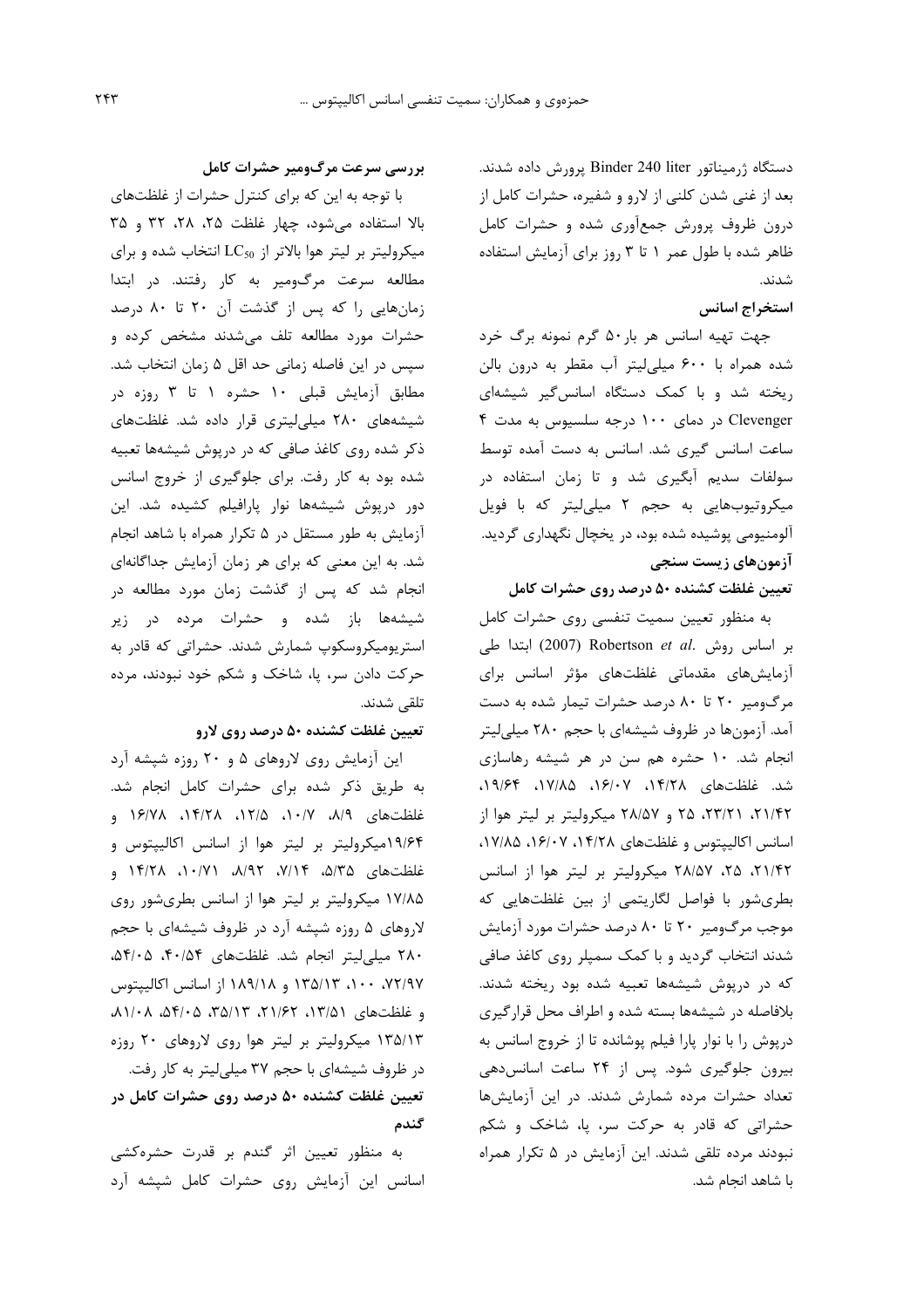۱۴/۳۵، ۱۵/۱۴ و ۲۰/۵۹ ساعت محاسبه شد، در صورتی که برای اسانس بطریشور در همین غلظتها به ترتيب برابر با ١٠/٧٢، ١١/٤٩، ١٤/٣٤ و ١٧/٥٧ ساعت به دست آمد (شکل ۱). در مقایسه اسانسها از نظر زمان تأثیر با در نظر گرفتن سمیت نسبی محاسبه شده (جدول ٣) وحدود اطمينان ٩۵ درصد آنها مى توان نتیجه گرفت که غلظتهای مختلف از هر دو اسانس به جز در غلظت ۲۸ میکرولیتر بر لیتر هوا، دارای اختلاف معنیدار بوده و بنابراین اسانس بطریشور در مدت کوتاهتری بر شیشه آرد تأثیر میگذارد.

### بر آورد غلظت کشنده ۵۰ درصد روی لارو

نتایج به دست آمده از این آزمایش نشان میدهد که با افزایش سن لاروی شپشه آرد، میزان تحمل آن به اسانس افزایش می یابد. مقادیر به دست آمده برای غلظت کشنده ۵۰ درصد برای لارو ۵ روزه تحت تأثیر اسانس اکالیپتوس برابر با ۱۳/۶۱ و برای اسانس بطریشور ۱۰/۱۰ میکرولیتر بر لیتر هوا به دست آمد. لارو ۲۰ روزه تحمل بیشتری در مقابل اسانس از خود نشان داده به طوری که LC50 آن برای اسانس اکالیپتوس برابر ۶۳/۵۳ و برای اسانس بطریشور ۵۰/۰۰ میکرولیتر بر لیتر هوا به دست آمده است (جدول ۲). سمیت نسبی محاسبه برای شده برای لارو ۵ روزه سمیت بیشتر اسانس بطریشور را نسبت به اسانس اکالیپتوس نشان میدهد و روی لارو ۲۰ روزه اگرچه سمیت اسانس بطریشور بیشتر بود اما اختلاف آنها معنىدار نبود.

# غلظت کشنده ۵۰ درصد روی حشرات کامل در توده محصول

نتایج حاصل از این آزمایش نشان می دهد که با کاربرد اسانس در توده محصول گندم، مقدار زیادی از اسانس جذب محصول شده و حشره در پناه آن ایمن می ماند. LC50 به دست آمده برای اسانس اکالیپتوس ۸۷۸/۵۰ و برای بطریشور ۷۴۱/۲۷ میکرولیتر بر لیتر هوا به دست آمد، که اگرچه سمیت اسانس بطریشور بیشتر بود (شکل ۲)، در بررسی سمیت نسبی اختلاف معنیداری در حدود اطمینان ۹۵ درصد آنها مشاهده نشد (جدول ۴).

طراحی شد. از شیشههای با حجم ۲۸۰ میلی لیتر که محتوى ٩۴ گرم گندم (با ٨ درصد رطوبت) بود استفاده گردید، به طوری که ۴۰ درصد حجم شیشه (بر اساس چگالی) از گندم پر شد. به هر ظرف ۲۰ حشره اضافه شد. یک ساعت پس از استقرار حشره در گندم، غلظتهای ٧١٥/٥٦، ٢١٤/٢٨، ٨٩٢/٨، ١١٧٨/٥٧، ١۵٣۵/٧١، ١٩۶۴/٢٨ ميكروليتر بر ليتر هوا از اسانس اكالييتوس وغلظتهاى ١٧٨/٥٧، ٢٨١/٥٨٢، ٢٦٤٣/٢٨، ،۷۱۴/۲۸، ۱۱۴۲/۸۵ و ۱۷۸۵/۷۱ میکرولیتر بر لیتر هوا از اسانس بطریشور، که با فاصله لگاریتمی از بین غلظتهای مؤثر روی در مرگ ومیر ۲۰ تا ۸۰ درصد حشرات مورد آزمايش انتخاب شده بودند روى كاغذ صافی تعبیه شده در درپوش شیشهها، به کار رفتند. این آزمایش در ۳ تکرار انجام شد و پس از ۴۸ ساعت اسانس دهی حشرات از گندم خارج شدند. حشرات مرده شمارش شده و ۲۴ ساعت بعد دوباره نیز مرگومیر ارزیابی شد. کلیه آزمایشها در شرایط دمایی ١±٢٧ درجه سلسیوس و رطوبت نسبی ۵±۶۰ درصد و در تاریکی انجام شد. مقادیر LC50 و LT50 در آزمایش های صورت گرفته با استفاده از نرمافزار SAS 6.12 به روش Finney (1971) محاسبه شد.

### نتايج

بر آورد غلظت کشنده ۵۰ درصد روی حشرات کامل در تیمارهای صورت گرفته با اسانس روی حشرات كامل، بعد از اندك زمانى باعث ايجاد علائمى آشكار همچون افزایش فعالیت، تحرک، تشنج، لرزش و تکانهای ناشی از فلج شدن که در نهایت به مرگ حشره منجر میشود. LC<sub>50</sub> برای اسانس اکالیپتوس و بطریشور به ترتیب برابر با ۲۰/۸۸ و ۲۰/۲۱ میکرولیتر بر ليتر هوا به دست آمد (جدول ١). با در نظر گرفتن سمیت نسبی LC50های برآورد شده میتوان چنین نتیجهگیری کرد که هر دو اسانس اثر یکسانی روی شیشه آ,د داشتهاند.

### برآورد LT50 روی حشرات کامل

LT<sub>50</sub> غلظتهای ۳۵، ۳۲، ۲۸ و ۲۵ میکرولیتر بر ليتر هوا از اسانس اكالييتوس به ترتيب برابر با ١٣/٣٩،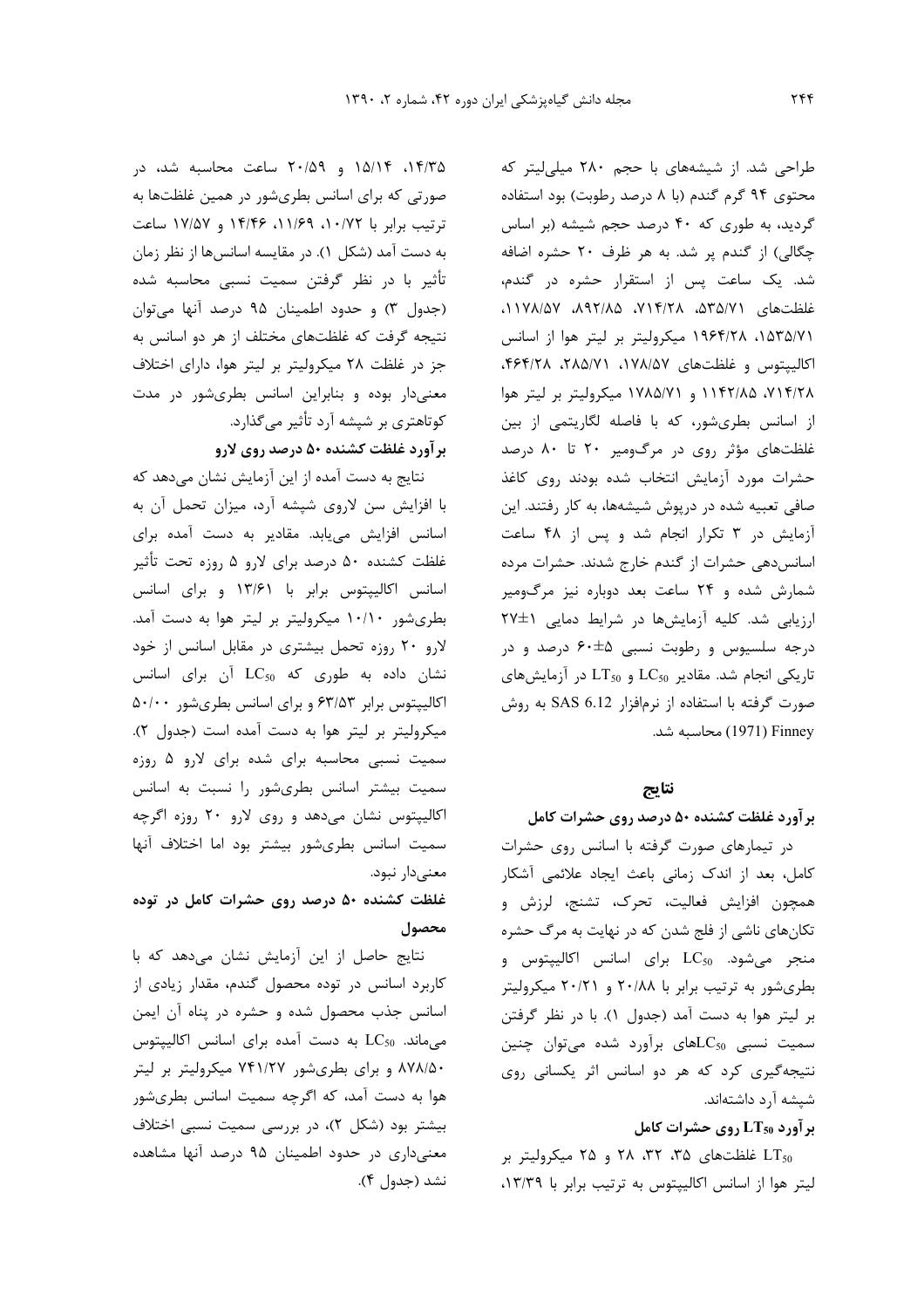| سميت نسبى<br>(حدود اطمینان ۹۵ درصد)  | $LC_{90}$ (µl/l air)<br>(حدود اطمینان ۹۵ درصد) | $LC_{50}$ (µl/l air)<br>(حدود اطمينان ۹۵ درصد) | شیب± خطای<br>استاندا, د | p-value                    | $\chi^2$ (d f)      | تعداد                           | اسانس     |
|--------------------------------------|------------------------------------------------|------------------------------------------------|-------------------------|----------------------------|---------------------|---------------------------------|-----------|
| .199                                 | T1/Y9                                          | ۸۸/۲۰                                          | $Y/\cdot Y \pm \cdot Y$ | $\cdot$ /۳ $\cdot$ $\cdot$ | Y/57 (5)            | $\mathfrak{r}\cdot\mathfrak{r}$ | اكالييتوس |
| $(\cdot/\lambda V - 1/\cdot \Delta)$ | $(59/0.9 - 79/7)$                              | $(19/99 - Y1/\lambda)$                         |                         |                            |                     |                                 |           |
|                                      | YY/Y9                                          | 5.1.9                                          | $91.1 \pm .190$         | .7190                      | $1/F\Delta(\Delta)$ | ۲۵۰                             | بطرىشور   |
|                                      | $(19/\lambda T - TV/F)$                        | $(1\lambda/91 - Y1/Y1)$                        |                         |                            |                     |                                 |           |
|                                      |                                                |                                                |                         |                            |                     |                                 |           |

جدول ۱- مقادیر LC<sub>50</sub> محاسبه شده در سمیت تنفسی اسانس اکالییپتوس و بطریشور روی حشرات کامل شپشه آرد

ا – سميت نسبي يا L $\rm C_{50}$  (Relative toxicity) اسانس بطريشور بر $\rm LC_{50}$  اسانس اكاليپتوس ميباشد.



شکل ۱- پروبیت سرعت مرگ ومیر شپشه آرد (*T. confusum*) در غلظتهای مختلف اسانس اکالیپتوس (*E. camaldulensis*) و (*C. viminalis*) بطریشور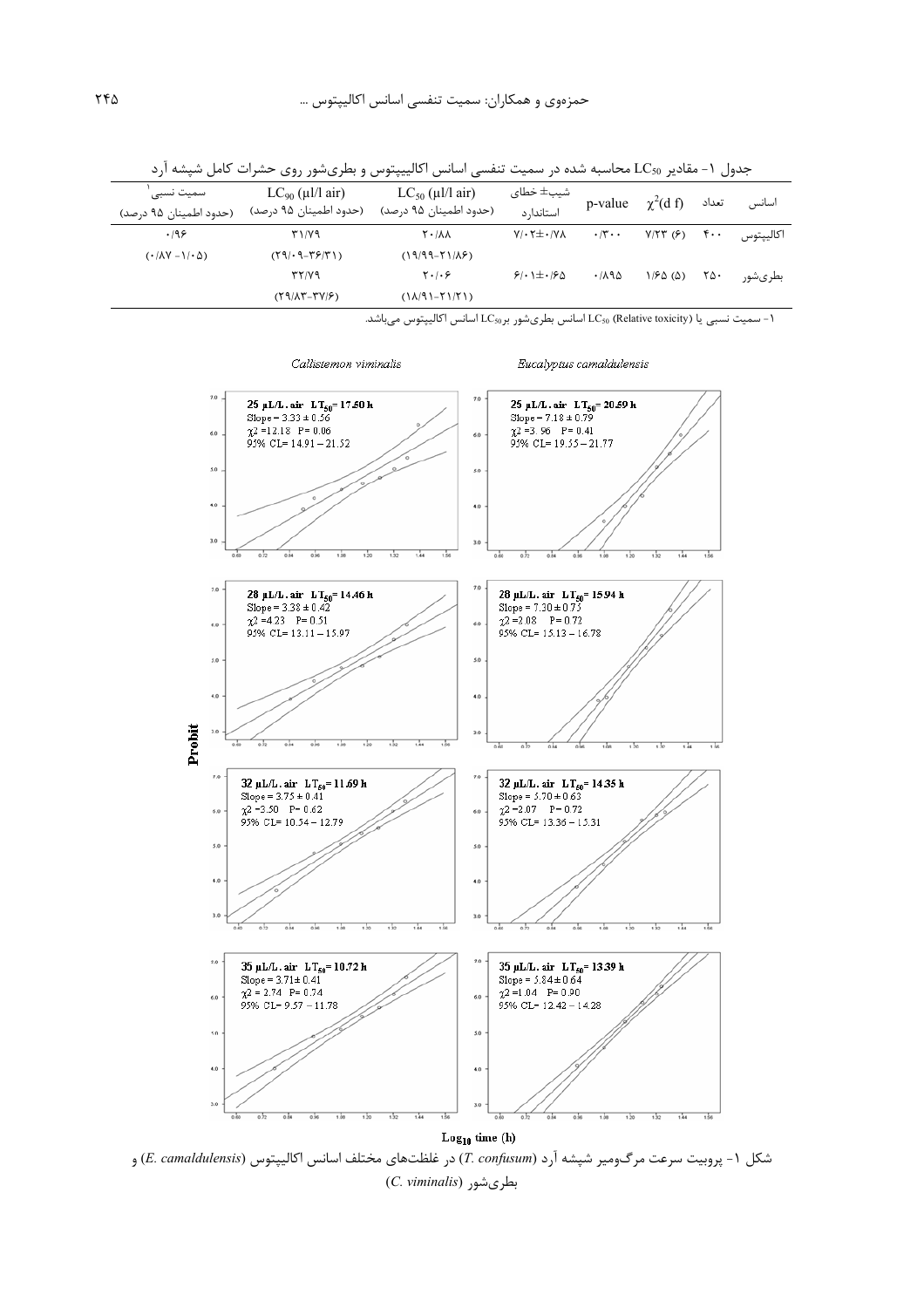| سمیت نسبے                                                           | $LC_{90}$ (µl/l air)<br>(حدود اطمينان ٩۵٪) (حدود اطمينان ٩۵٪) (حدود اطمينان ٩۵٪) | $LC_{50}$ (µl/l air)                                                        | شیب± خطای<br>استاندا, د                       |              | p-value $\chi^2$ (d f)                                   | تعداد | طول<br>عمر لارو | اسانس     |
|---------------------------------------------------------------------|----------------------------------------------------------------------------------|-----------------------------------------------------------------------------|-----------------------------------------------|--------------|----------------------------------------------------------|-------|-----------------|-----------|
| $\cdot$ / $\Upsilon\Upsilon$                                        | $\mathbf{Y} \mathbf{Y} / \mathbf{Y} \mathbf{Y}$                                  | 17/91                                                                       | $\Delta$ /9 1 $\pm$ $\cdot$ / $\gamma$ $\tau$ | .7951        | $\cdot$ $(95)(5)$ $\cdot$                                |       | لارو ۵ روزه     | اكالييتوس |
| $( \cdot   \mathcal{F} \mathbf{Y} - \cdot   \mathbf{A} \mathbf{Y})$ | $(Y \cdot   \cdot - Y \mathcal{F}   \mathcal{Y})$                                | $(17/\lambda - 19/9)$                                                       |                                               |              |                                                          |       |                 |           |
|                                                                     | $\mathsf{Y} \cdot / \mathsf{A} \mathsf{A}$                                       | $\left  \cdot \right  \right $                                              | $f/\cdot f \pm \cdot/f$ 9                     | ۸۸ ۰/۴       | $\mathsf{r}/\mathsf{f}\mathsf{r}$ (f) $\mathsf{r}\cdots$ |       | لارو ۵ روزه     | بطرىشور   |
|                                                                     | $(1Y/Y\Delta-YY/Y\Delta)$                                                        | $(9/55 - 1)/0.9$                                                            |                                               |              |                                                          |       |                 |           |
| $\cdot$ / $\wedge$ ۲                                                | 19Y/18                                                                           | 55/25                                                                       | $\frac{1}{2}$                                 | $\cdot$ /۱۳۳ | $Y/\cdot \xi$ (f) $Y \cdot \cdot$                        |       | لارو ۲۰ روزه    | اكالييتوس |
| $( \cdot   \mathcal{F} \cdot - \mathcal{E}   \cdot \mathcal{F} )$   | $(1\Delta V/T 1 - Y\Lambda\Delta/V\Lambda)$                                      | $(\Delta \Upsilon/\Upsilon \Upsilon - \Upsilon \Upsilon/\Upsilon \Upsilon)$ |                                               |              |                                                          |       |                 |           |
|                                                                     | <b>TTA/۶1</b>                                                                    | $\Delta \cdot / \cdot \cdot$                                                | $1/\lambda$ 9 $\pm$ $\cdot$ /۲۴               | ۱۶۶۵.        | $Y/Y\wedge(Y)$ $Y\cdots$                                 |       | لارو ۲۰ روزه    | بطرىشور   |
|                                                                     | $(154/5Y-FT9/\Delta\lambda)$                                                     | $(f1/f\lambda - f1/T\lambda)$                                               |                                               |              |                                                          |       |                 |           |

جدول ۲- مقادیر LC50 محاسبه شده در سمیت تنفسی اسانس اکالییپتوس و بطریشور روی لارو شپشه آرد

1- سميت نسبي يا LC<sub>50</sub> (Relative toxicity) اسانس بطريشور برLC<sub>50</sub> اسانس اكاليپتوس ميباشد.

جدول٣- سميت نسبي (Relative toxicity) وحدود اطمينان ٩٥ درصد LT50

| , J <i>JJJ</i><br>ー                                          | .                    |                             |
|--------------------------------------------------------------|----------------------|-----------------------------|
| حدود اطمينان ۹۵ درصد                                         | سميت نسبى            | تيمار                       |
| $(\cdot/\Upsilon \cdot - \cdot/\Upsilon)$ *                  | $\cdot/\lambda\cdot$ | $A_{Ca}: A_{Eu}$            |
| $(\cdot/\lambda \cdot - \frac{1}{\cdot})$                    | ۰/۹۱                 | $B_{Ca}: B_{Eu}$            |
| $(\cdot / \nu \mathfrak{r} - \cdot / \mathfrak{q} \Delta)$ * | ۰/۸۵                 | $C_{Ca}: C_{Eu}$            |
| $(\cdot/\Upsilon \Delta - \cdot/\Upsilon \epsilon)$ *        | ۰/۸۵                 | ${\rm D_{Ca}\!\!:D_{Eu}}$   |
| $(1/19 - 1/5)$ *                                             | ۱/۲۷                 | $A_{Eu}$ : $B_{Eu}$         |
| $(*/99 - 1/17)$ *                                            | ۱/۰۸                 | $B_{Eu}: C_{Eu}$            |
| $(1/14 - 1/14)$                                              | ۱/۰۷                 | $\rm C_{Eu:}\ D_{Eu}$       |
| $(1/7\lambda - 1/95)$ *                                      | ۱/۴۳                 | $\rm A_{Eu}$ : $\rm C_{Eu}$ |
| $(1/\cdot \lambda - 1/\zeta)$ *                              | ۱/۱۷                 | $\rm B_{Eu:}\ D_{Eu}$       |
| $(1/\cdot \hat{z} - 1/\hat{r}) \cdot \hat{z}$                | ۱/۲۱                 | $A_{Ca}: B_{Ca}$            |
| $(1/\cdot \theta - 1/\beta \mathfrak{f})$ *                  | ۱/۲۱                 | $B_{Ca}: C_{Ca}$            |
| $(171 - 69)$                                                 | ۱/۰۸                 | $C_{Ca}: D_{Ca}$            |
| $(1/\mathsf{T}\cdot - 1/\mathsf{Y}\mathsf{q})$ *             | ۱۵۰                  | $A_{Ca}: C_{Ca}$            |
| * (١/١٧ – ١/١/١)                                             | ۱/۳۵                 | $B_{Ca}: D_{Ca}$            |

اسانسهای اکالیپتوس و بطری شور روی شیشهآرد

A:  $25(\mu l/l \text{ air})$ , B:  $28(\mu l/l \text{ air})$ , C:  $32(\mu l/l \text{ air})$ , D:  $35(\mu l/l \text{ air})$ , Eu: Eucalyptus, Ca: Callistemon

\* وجود اختلاف معنىدار.



شكل ٢- پروبيت مرك ومير شيشه آرد (T. confusum) در توده محصول گندم توسط اسانس اكاليپتوس (E. camaldulensis) و بطریشور (C. viminalis)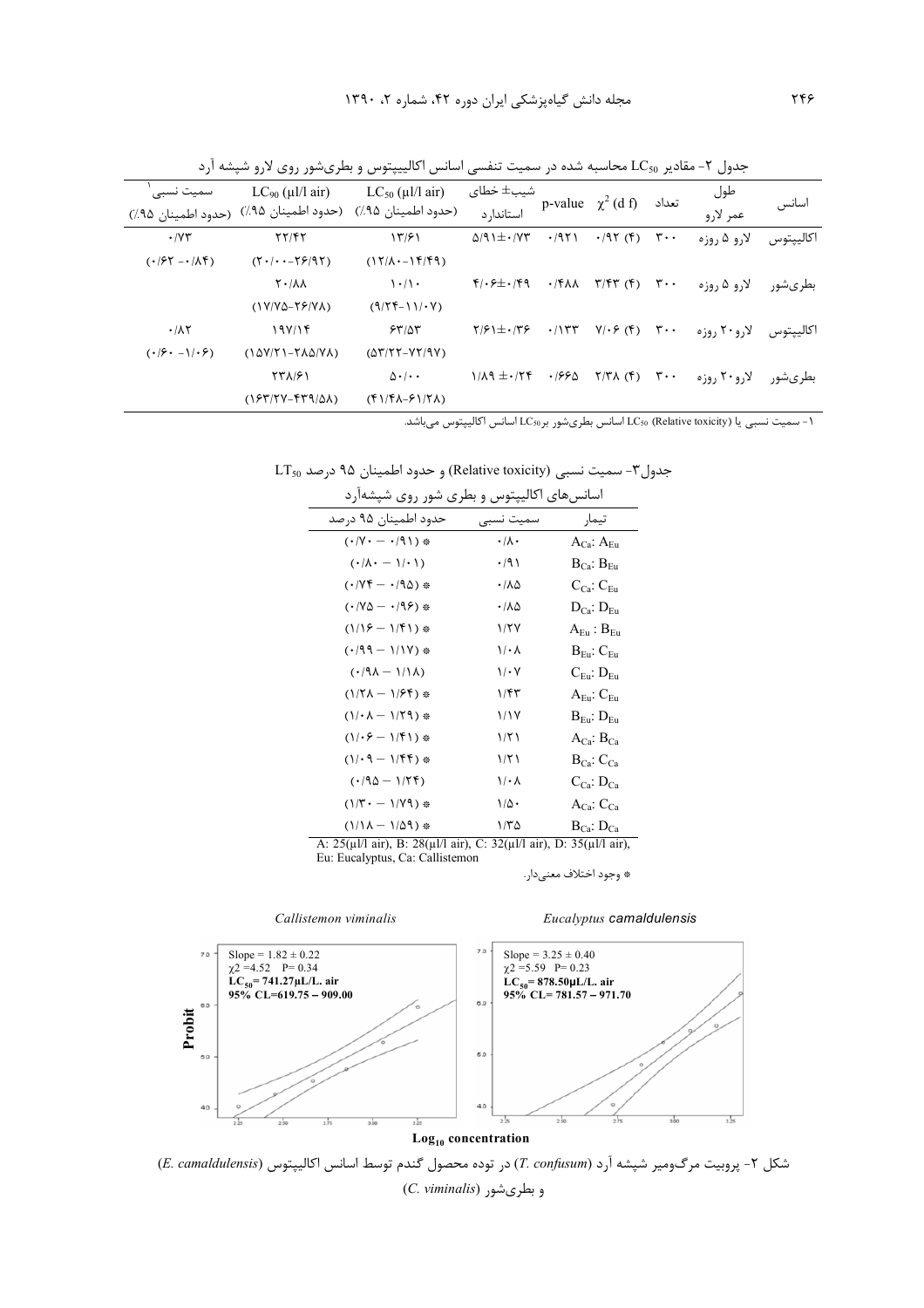جدول ۴- سمیت نسبی (Relative toxicity) و حدود اطمینان ۹۵ درصد اسانس بطریشور براکالیپتوس روی حشرات کامل شپشه آرد در توده محصول

| حدود اطمينان  | (Relative toxicity) LC <sub>50</sub> نسبت                              | گونه حشره |  |
|---------------|------------------------------------------------------------------------|-----------|--|
| ۹۵ درصد       | اسانس بطریشور بر $\mathrm{LC}_{50}$ اسانس اکالیپتوس $\mathrm{LC}_{50}$ |           |  |
| $.755 - 1/15$ | ۰/۸۷                                                                   | شیشه ارد  |  |

جثه بزرگ تر، وزن بیشتر بدن، میزان اجسام چربی و فعالیت بالای آنزیمهای سمزدا، عوامل کلیدی در متحمل بودن حشرات به سموم هستند (Javvi et al., (2005. با توجه به این مطلب، میتوان تحمل بیشتر لارو ۲۰ روزه را در مقایسه با لارو ۵ روزه و حشره کامل در مقابل اسانسهای اکالیپتوس و بطریشور به عوامل فوق نسبت داد. Mondal & Khalequzzaman) نسبت داد. سمیت تنفسی و تماسی چهار ترکیب از اسانسهای گیاهی به نامهای ترانس آنتول، تیمول، اوژنول و سینامالدهید را روی لارو ۱۰ روزه، ۱۸ روزه و حشره كامل T. castaneum آزمايش كرده و نتيجه گرفتند كه لارو ١٠ روزه و بعد از آن حشره كامل حساسيت بیشتری به اسانسها داشتند و اما لارو ۱۸ روزه مقاومتر از بقیه مراحل بوده است. با کاربرد اسانس در توده محصول نكته قابل توجه، افزايش غلظت كشنده ۵۰ درصد اسانس در توده نسبت به ظروف عاری از گندم است که نشان می دهد اسانس به شدت جذب گندم شده و یا نمیتواند در فضای بین دانههای گندم نفوذ كافي داشته باشد، البته در اين تحقيق اسانس با توده محصول انباری مخلوط نشده و فقط در بالای محصول قرار گرفته بود تا سمیت تنفسی اسانس بدون تماس با حشره و از سطح بالای محصول بررسی شود. اما در صورتی که اسانس با توده محصول انباری مخلوط میگردید امکان دسترسی اسانس به حشره بیشتر فراهم شده و ممکن بود درصد مرگ0میر افزایش یافته و یا مقدار  $LC_{50}$  كاهش يابد.

 $\epsilon$  (2004) Lee et al. در تحقیقی .Lee et al گونه از خانواده میرتاسه در توده محصول روی شیشه گندم (T. castaneum)، در ظروف عاری از گندم سمیت بسیار بالایی دست یافتند و در توده کاهش چشمگیری در سمیت اسانسها مشاهده کردند. به عنوان مثال برای اسانس گیاه Eucalyptus nicholii با داشتن ۸۴ درصد ۱و۸ سینئول مقدار اسانس مورد نیاز برای کنترل شپشه

#### بحث

براساس نتایجی که از زیست سنجی و سمیت حشرات مورد مطالعه از دو اسانس به دست آمد و با توجه به محاسبه سمیت نسبی مشخص شد که سمیت دو اسانس به هم نزدیک بوده و در بسیاری موارد اسانس بطریشور اختلاف معنیداری با اسانس اکالیپتوس نداشته است. تركيبات اصلى اسانسها بر اساس نتايج حاصل از GC-MS ۱و۸ سینئول، آلفا پینن و متیل استات به ترتیب با ۶۱/۷، ۲۴/۲، ۵/۳ درصد، بیشترین فراوانی را در اسانس بطریشور داشته است Srivastava) اما در اسانس اكالييتوس *et al.*, 2003) E. camaldulensis او ۸ سینئول (۲۶/۱ درصد)، آلفا پینن (۱۲/۶ درصد) و بتا فلاندرن (۱۲/۲۶ درصد) مهمترين تركيبات آن هستند (Sefidkon et al., 2006). برای همه ترکیبات نامبرده خاصیت حشرهکشی گزارش شده است (Batish et al., 2008). اما ١و ٨ سينئول رايج ترین ترکیب حشرهکش در تیره میرتاسه به شمار می رود. بنا به تحقیقات .Lee et al (2004) سمیت تنفسی اسانس .Callistemon siberi DC روی شپشه آرد T. castaneum در دمای ۲۵ درجه سلسیوس بعد از ۲۴ ساعت برابر ۱۷/۴میکرولیتر بر لیتر هوا به دست Negahban & Moharramipour آمده است. در بررسی  $E.$  camaldulensis سميت تنفسى اسانس  $(2007)$ ۳۳/۵۰ روی شپشه آرد T. castaneum برابر با ۲۳/۵۰ میکرولیتر بر لیتر هوا به دست آوردهاند که نشاندهنده سميت بيشتر اسانس اكالييتوس بر T. confusum نسبت به T. castaneum است. از آنجا که مهمترین مرحله خسارتزای شپشه آرد مراحل لاروی آن است، بررسی سمیت تنفسی اسانسها روی مرحله لاروی ضرورت دارد. نتایج حاکی از آن است که لارو ۵ روزه حساس تر از لارو ٢٠ روزه و حشرات كامل است. اما لارو ٢٠ روزه از حشره كامل هم مقاومت بيشترى نشان داد. نتايج تحقیقات اخیر نشان میدهد که فاکتورهایی از قبیل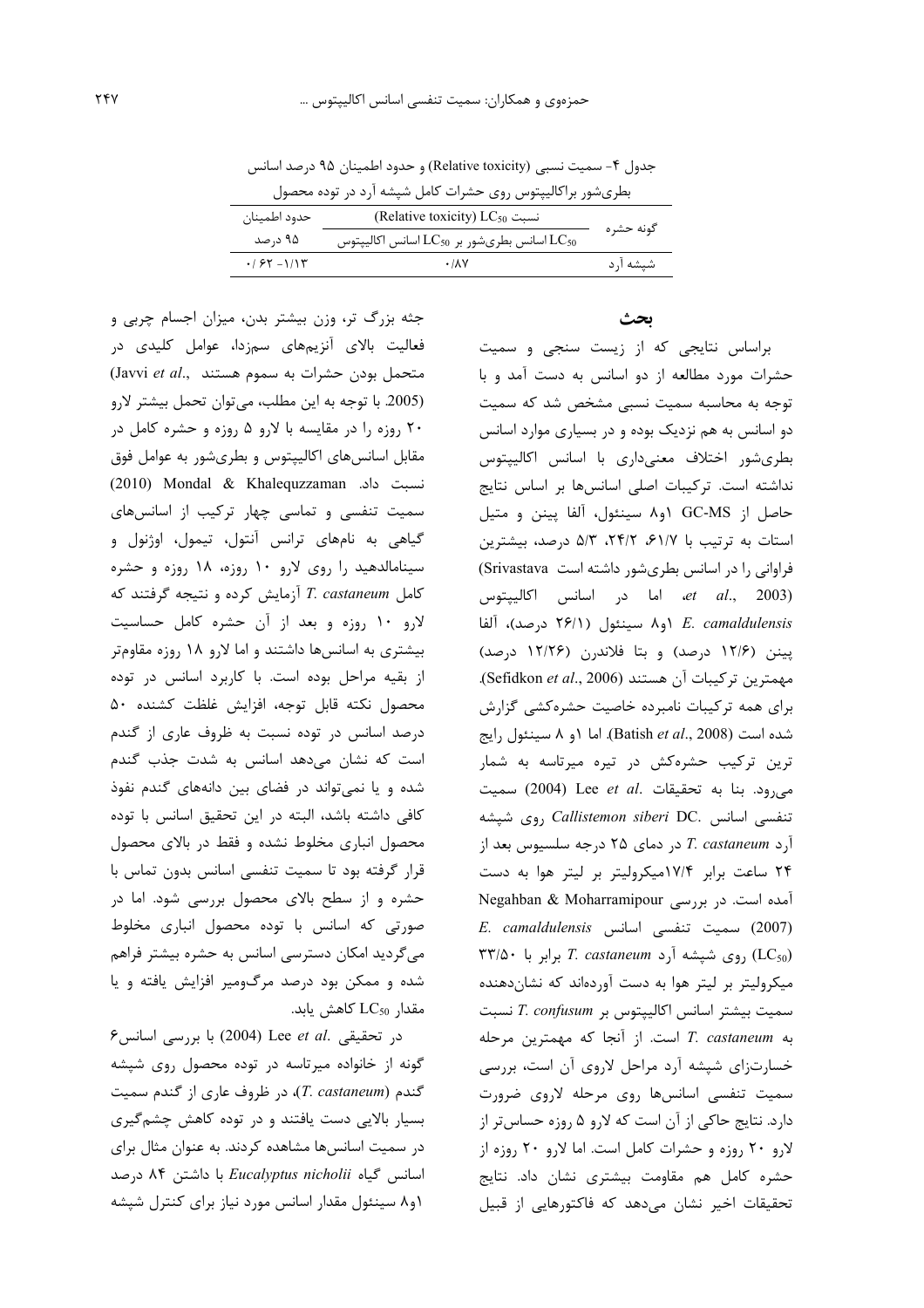این تحقیق نیز دلیل دیگری برای نیاز به غلظتهای بالای اسانس برای تحت تأثیر قرار دادن این آفت در توده محصول گندم است. بر خلاف سموم تدخینی رایج، استفاده از ترکیبات اسانس ها در داروسازی بسیار متداول است. ۱و۸ سینئول در تهیه شربت اسپکتورانت (شربت (Rajaendran & Sriranjini, خلطآور) استفاده می شود (2008. يس جذب اسانس توسط محصول به دليل سابقه مصرف و اثرات دارویی آن چندان هم ایجاد نگرانی نخواهد کرد. بنابراین باید غلظتهای مؤثر در توده، ميزان جذب اسانس توسط محصول و اثر باقيمانده آن روی طعم مواد غذایی مورد توجه قرار گیرد و تحقیقات بیشتری صورت گیرد تا زمینه استفاده از اسانسها برای كنترل آفات فراهم شود. برنج .Sitophilus oryzae L در توده محصول تقريباً سه برابر اسانس به کار رفته در ظروف عاری از محصول بود. در تحقیقی دیگر Kostjukovski & Shaaya با به کار بردن ۵۰ میکرولیتر بر لیتر هوا از اسانس گیاه ZP51 در ظرف محتوی ۷۰ درصد گندم بعد از گذشت ۷ روز به ۹۴ تا ۱۰۰ درصد مرگومیر روی شیشه آرد شيشه برنج S. oryzae، شيشه دندانهدار، T. castaneum Rhyzopertha , Oryzaephilus surinamensis L. .*dominica* F دست یافتند و این در حالی بود که در فضای عاری از محصول با ۱/۴ تا ۴/۵ میکرولیتر بر لیتر هوا از اسانس بعد از گذشت ۲۴ ساعت به ۹۰ درصد مرگ§میر روی حشرات ذکر شده دست یافتند و شیشه آرد در بین آفات ذکر شده متحمل ترین آفت بود، نتیجه

#### **REFERENCES**

- 1. Batish, D. R., Singh, H. P., Kohli, R. K. & Kaur, S. (2008). Eucalyptus essential oil as a natural pesticide. Forest Ecology and Management, 256, 2166-2174.
- 2. Fields, P. G. (1999) Diatomaceous earth: Advantages and limitations. In: Jin, Z., Liang, Q., Liang, Y., Tan, X. & Guan, L. (Eds). In: Proceedings of the 7<sup>th</sup> International Conference on Stored-Product Protection. Beijing, P. R. China, 14-19 October 1998. Sichuan Publishing House of Science and Technology, Chengdu, Sichuan Province, P. R. China, 781-784.<br>3. Finney, D. J. (1971). *Probit analysis*. (3<sup>rd</sup> ed.). 333pp. Cambridge University Press, London.
- 
- 4. Haque, M. A., Nakakita, H., Ikenaga, H. & Sota, N. (2000). Development inhibiting activity of some tropical plants against Sitophilus zeamais Motschulsky. (Coleoptera: Curculionidae). Journal of Stored Products Research, 36, 281-287.
- 5. Isman, M. B. (2000). Plant essential oils for pest and diseases management. Crop Protection, 19, 603-608
- 6. Javvi, E., Safar Ali zadeh, M. H. & Pourmirza, A. A. (2005). Studies on the effect of Bacillus thuringiensis var. kurstaki on different larval instars of Colorado potato beetle, Leptinotarsa *decemlineata* (Say), and the role of synergists in enhancement of its efficiency under laboratory conditions. Journal of Sciences and Technology of Agriculture and Natural Resources, 8(4), 199-199.
- 7. Langenheim, J. H. (1994). Higher plant terpenoids: a phytocentric overview of their ecological roles. Journal of Chemical Ecology, 20, 1223-1280.
- 8. Lee, B. H., Anis, P. C. & Tumaalii, F. (2004). Fumigant toxicity of essential oils from the Myrtaceae family and 1, 8-cineole against 3 major stored-grain insects. Journal of Stored Products Research, 40, 553-564.
- 9. Meaklim, J. (1998). Phosphine toxicity: are phosphine users, or the general community, at risk of adverse health effects In: H. J. Banks, E. J. Wright and K. A. Damcevski (Eds.), Stored Grain in Australia. In: Proceedings of the Australia Postharvest Technical Conference, Canberra, 119-125.
- 10. Mondal, M. & Khaleguzzaman, M. (2010). Toxicity of naturally occurring compounds of plant essential oil against Tribolium castaneum (Herbst). Journal of Biological Sciences 10, 10-17.
- 11. Mueller, D. K. (1990). Fumigation. In: A. Mallis, (Ed.). *Handbook of Pest Control*. Franzak and Foster Co. Ohio. 901-939.
- 12. Negahban, M. & Moharramipour, S. (2007). Fumigant toxicity of Eucalyptus intertexta, Eucalyptus sargentii and Eucalyptus camaldulensis against stored product beetles. Journal of Applied Entomology,  $131(4)$ , 256-261.
- 13. Rajendran, S. & Sriranjini, V. (2008). Plant products as fumigants for stored-productinsect control. Journal of Stored Product Research, 44, 126-135.
- 14. Robertson, J. L., Russel, R. M., Perisler, H. K. & Savin, N. E. (2007). Bioassay with Arthropods. (2nd ed.). CRC Press 224.
- 15. Sahaf, B., Moharramipour, S. & Meshkatalsadat, M. H. (2007). Chemical constituents and fumigant toxicity of essential oil from *carum copticum* against two stored product beetls. *Insect Science*, 14, 213-